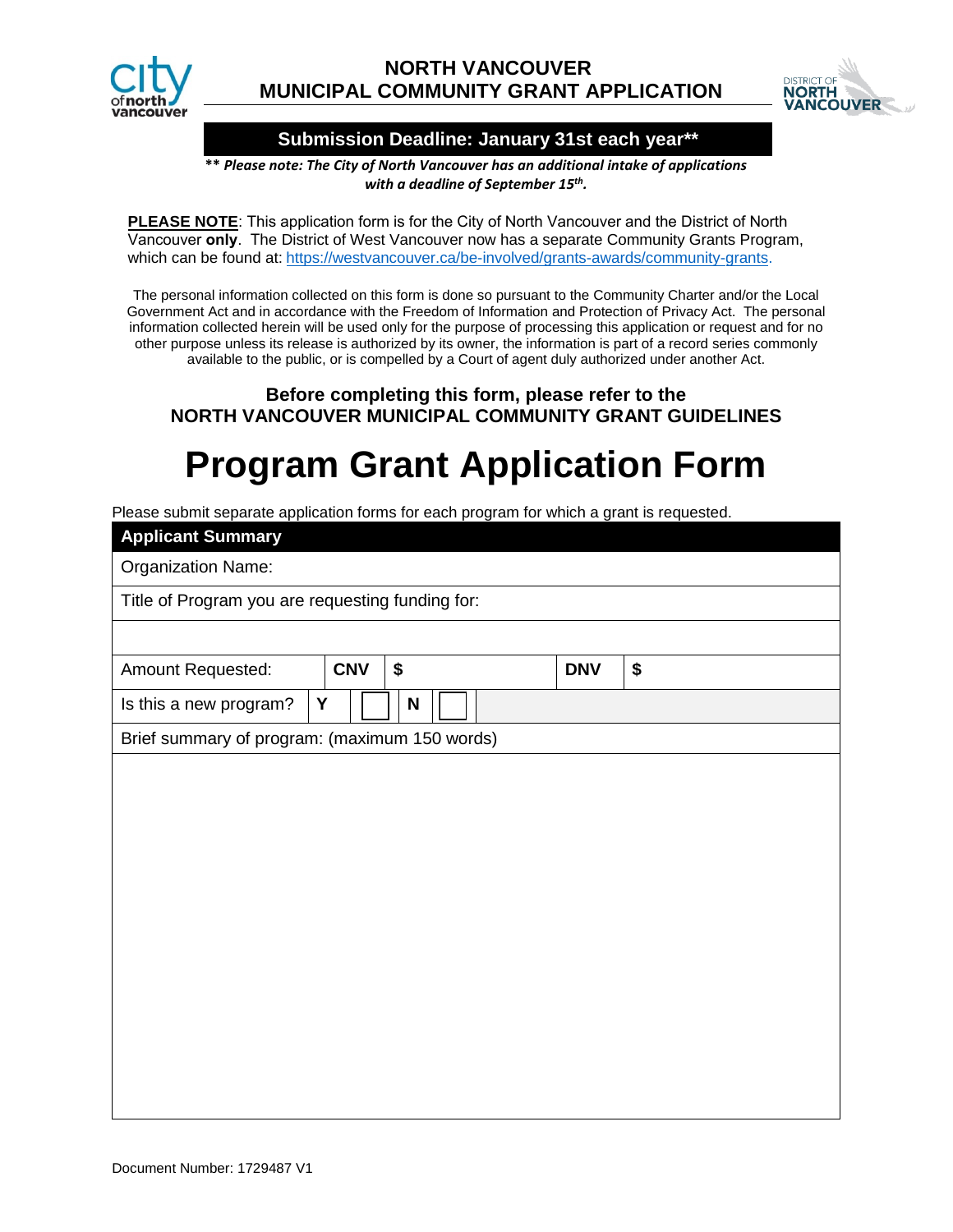|                                             | How many individuals did<br>this program serve directly<br>last year?             | How much municipal grant<br>money was received for<br>this program last year? | How much municipal<br>grant money was<br>applied for last year for<br>this program? |  |  |
|---------------------------------------------|-----------------------------------------------------------------------------------|-------------------------------------------------------------------------------|-------------------------------------------------------------------------------------|--|--|
| <b>CNV</b>                                  |                                                                                   |                                                                               |                                                                                     |  |  |
| <b>DNV</b>                                  |                                                                                   |                                                                               |                                                                                     |  |  |
|                                             | e.g. You may directly serve a single mother, her children may benefit indirectly. |                                                                               |                                                                                     |  |  |
|                                             | <b>Program Proposal</b>                                                           |                                                                               |                                                                                     |  |  |
| 1.                                          | How will the program funding be spent? (Maximum 100 words)                        |                                                                               |                                                                                     |  |  |
|                                             |                                                                                   |                                                                               |                                                                                     |  |  |
|                                             |                                                                                   |                                                                               |                                                                                     |  |  |
| 2.<br>words)                                | Who are your primary and secondary target groups for this program? (Maximum 100   |                                                                               |                                                                                     |  |  |
|                                             |                                                                                   |                                                                               |                                                                                     |  |  |
| 3.                                          | Have you formed any partnerships for this program? Yes                            | No                                                                            | If yes:                                                                             |  |  |
|                                             | <b>Partner Organization &amp; Contact Name</b>                                    | Nature of partnership                                                         |                                                                                     |  |  |
|                                             |                                                                                   |                                                                               |                                                                                     |  |  |
| If no partnerships, why? (Maximum 50 words) |                                                                                   |                                                                               |                                                                                     |  |  |
|                                             |                                                                                   |                                                                               |                                                                                     |  |  |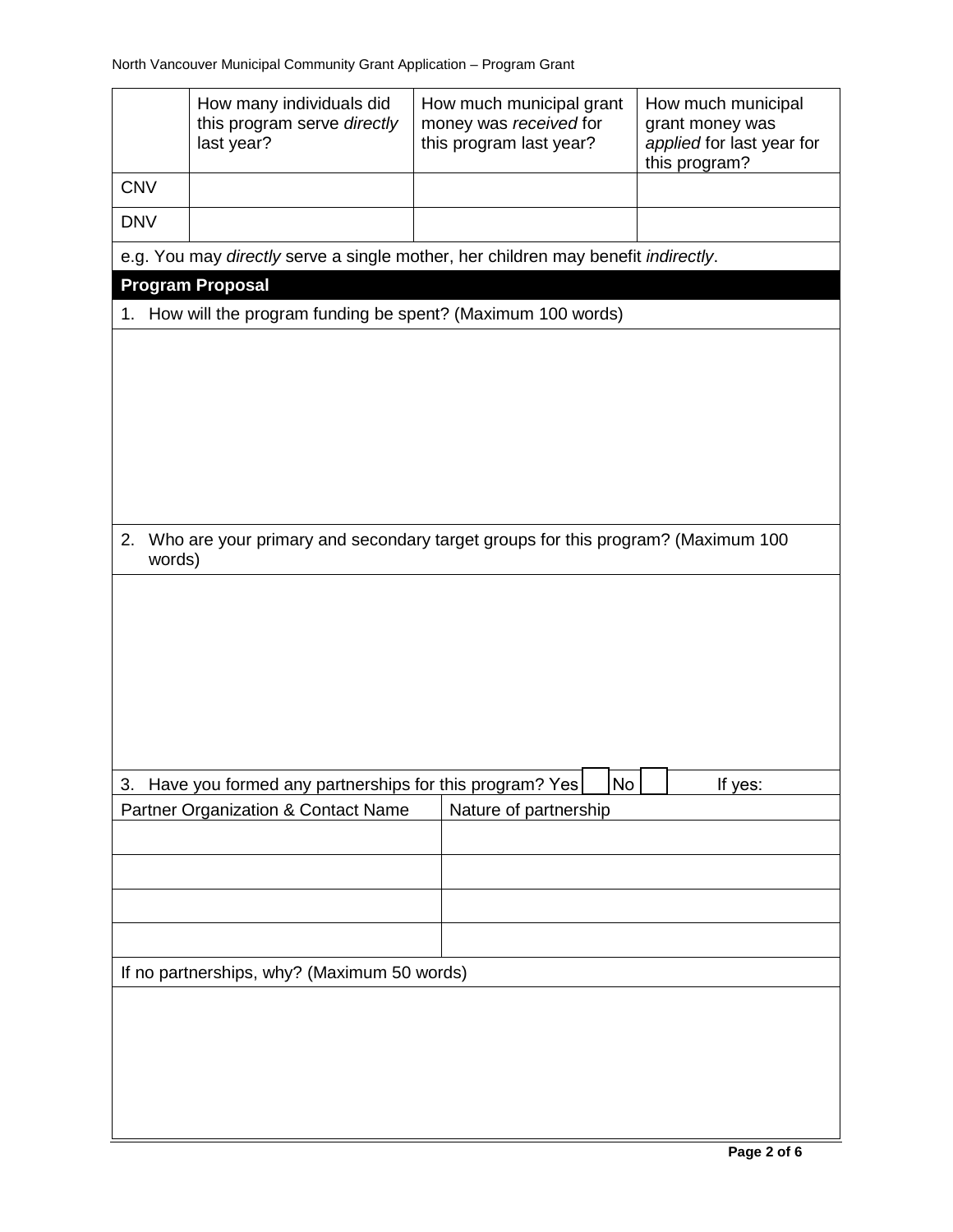| 4. | If you applied for and received funding for this program last year, what were the specific<br>outcomes of that program? Please provide quantitative and qualitative information.<br>(Maximum 150 words) |  |  |
|----|---------------------------------------------------------------------------------------------------------------------------------------------------------------------------------------------------------|--|--|
|    |                                                                                                                                                                                                         |  |  |
|    |                                                                                                                                                                                                         |  |  |
|    |                                                                                                                                                                                                         |  |  |
|    |                                                                                                                                                                                                         |  |  |
|    |                                                                                                                                                                                                         |  |  |
|    |                                                                                                                                                                                                         |  |  |
|    | 5. Please identify the specific criteria you will use to evaluate your program's results and<br>how you will measure success. (Maximum 150 words)                                                       |  |  |
|    |                                                                                                                                                                                                         |  |  |
|    |                                                                                                                                                                                                         |  |  |
|    |                                                                                                                                                                                                         |  |  |
|    |                                                                                                                                                                                                         |  |  |
|    |                                                                                                                                                                                                         |  |  |
|    |                                                                                                                                                                                                         |  |  |
|    |                                                                                                                                                                                                         |  |  |
|    |                                                                                                                                                                                                         |  |  |
|    |                                                                                                                                                                                                         |  |  |
|    |                                                                                                                                                                                                         |  |  |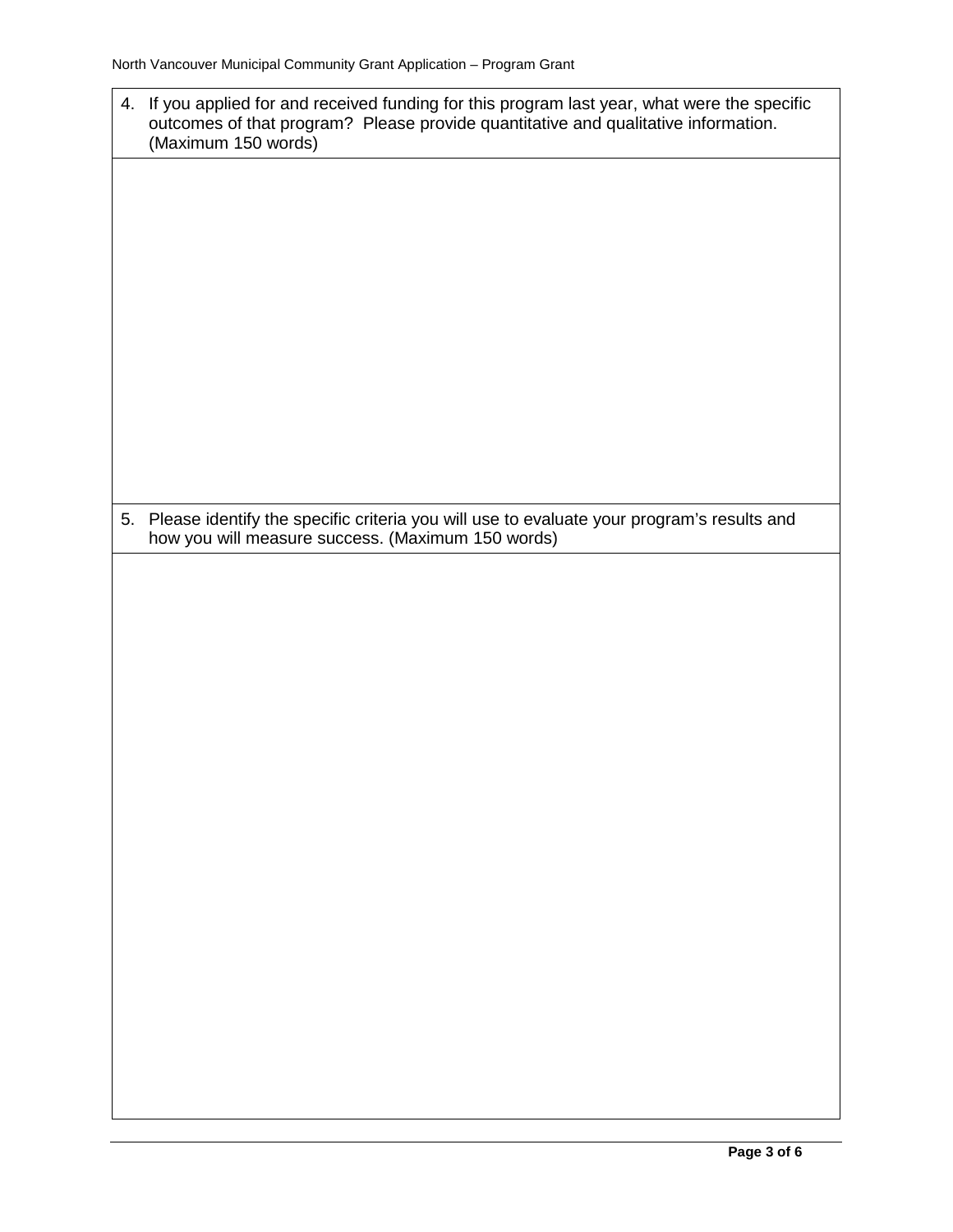'n

| 6. Please describe any changes you have made to your program over the past year.<br>(Maximum 150 words)                       |  |  |
|-------------------------------------------------------------------------------------------------------------------------------|--|--|
|                                                                                                                               |  |  |
|                                                                                                                               |  |  |
|                                                                                                                               |  |  |
|                                                                                                                               |  |  |
|                                                                                                                               |  |  |
|                                                                                                                               |  |  |
|                                                                                                                               |  |  |
|                                                                                                                               |  |  |
| 7. If you did not receive the amount of money requested last year, what was the impact to<br>the program? (Maximum 150 words) |  |  |
|                                                                                                                               |  |  |
|                                                                                                                               |  |  |
|                                                                                                                               |  |  |
|                                                                                                                               |  |  |
|                                                                                                                               |  |  |
|                                                                                                                               |  |  |
|                                                                                                                               |  |  |
|                                                                                                                               |  |  |
|                                                                                                                               |  |  |
| 8. If this is a new program, what impact will it have on the program if full funding is not<br>received? (Maximum 100 words)  |  |  |
|                                                                                                                               |  |  |
|                                                                                                                               |  |  |
|                                                                                                                               |  |  |
|                                                                                                                               |  |  |
|                                                                                                                               |  |  |
|                                                                                                                               |  |  |
|                                                                                                                               |  |  |
|                                                                                                                               |  |  |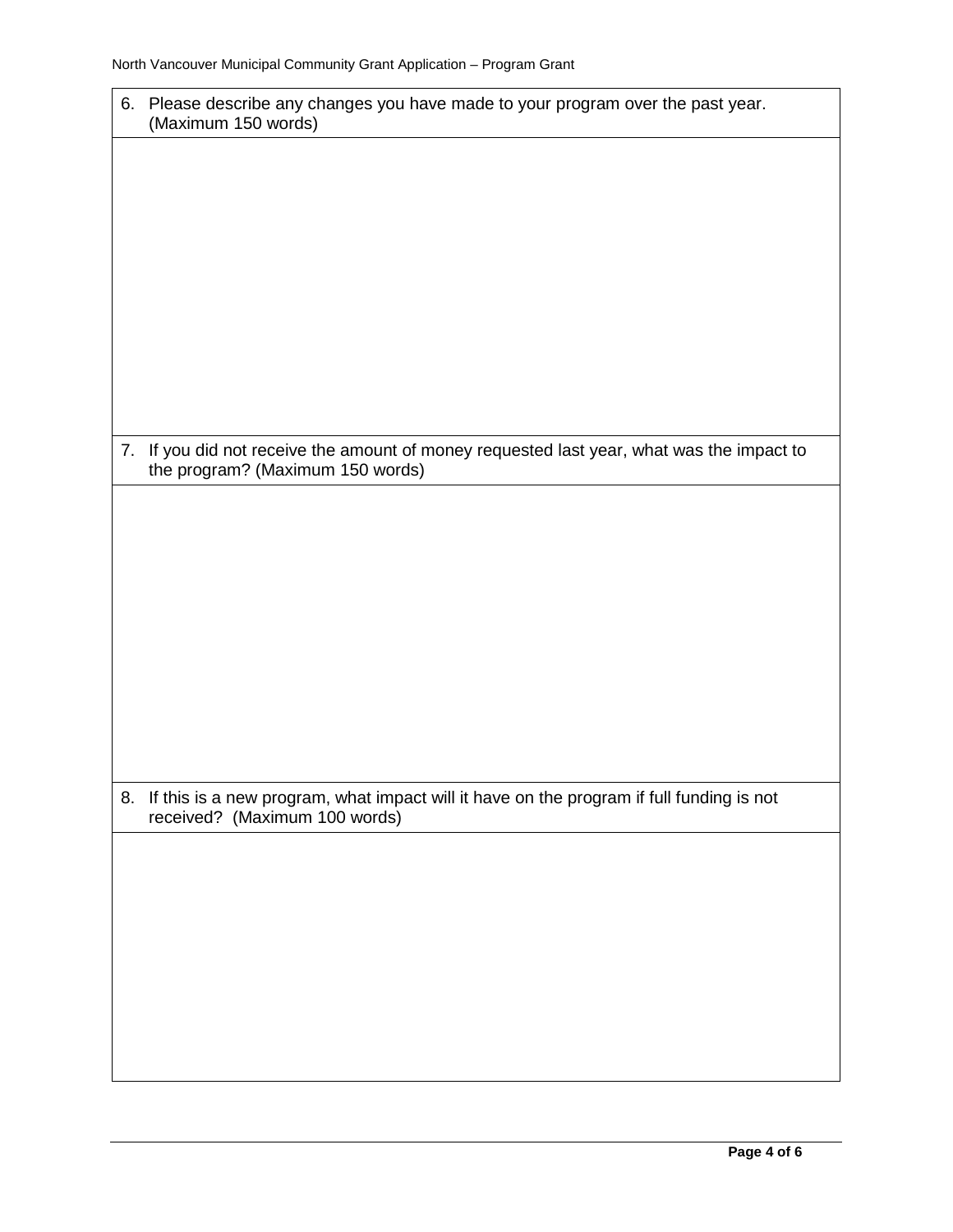| <b>Program Proposal</b>                                                              |               |            |                              |
|--------------------------------------------------------------------------------------|---------------|------------|------------------------------|
| Please indicate program start and end                                                |               |            |                              |
| dates or fiscal start date as appropriate.                                           |               |            | <b>Is Funding Confirmed?</b> |
| <b>Revenue</b>                                                                       | <b>Amount</b> | <b>Yes</b> | <b>No</b>                    |
| City of North Vancouver                                                              | \$            |            |                              |
|                                                                                      |               |            |                              |
| <b>District of North Vancouver</b>                                                   | \$            |            |                              |
| Additional revenue sources (e.g. Gaming, Donations, Provincial, Federal)             |               |            |                              |
|                                                                                      | \$            |            |                              |
|                                                                                      | \$            |            |                              |
|                                                                                      | \$            |            |                              |
| <b>In-kind Sources</b>                                                               |               |            |                              |
|                                                                                      |               |            |                              |
|                                                                                      |               |            |                              |
|                                                                                      |               |            |                              |
| <b>Total Income</b>                                                                  | \$            |            |                              |
|                                                                                      |               |            |                              |
| <b>Expenses</b>                                                                      |               | Amount \$  |                              |
| Salaries, benefits, mandatory employment costs                                       |               |            |                              |
| <b>Contract fees</b>                                                                 |               |            |                              |
| Other costs (please specify):                                                        |               |            |                              |
|                                                                                      |               |            |                              |
|                                                                                      |               |            |                              |
|                                                                                      |               |            |                              |
|                                                                                      |               |            |                              |
|                                                                                      |               |            |                              |
|                                                                                      |               |            |                              |
| <b>Total Program Expenses</b>                                                        |               |            | \$                           |
|                                                                                      |               |            |                              |
| Please check the appropriate box if you have received a Permissive Tax Exemption and |               |            |                              |

| . .<br>indicate amount: |                  |          |                        |
|-------------------------|------------------|----------|------------------------|
| CNV:                    | $\sqrt{2}$<br>лD | $\cdots$ | $\sqrt{2}$<br>II<br>۰D |